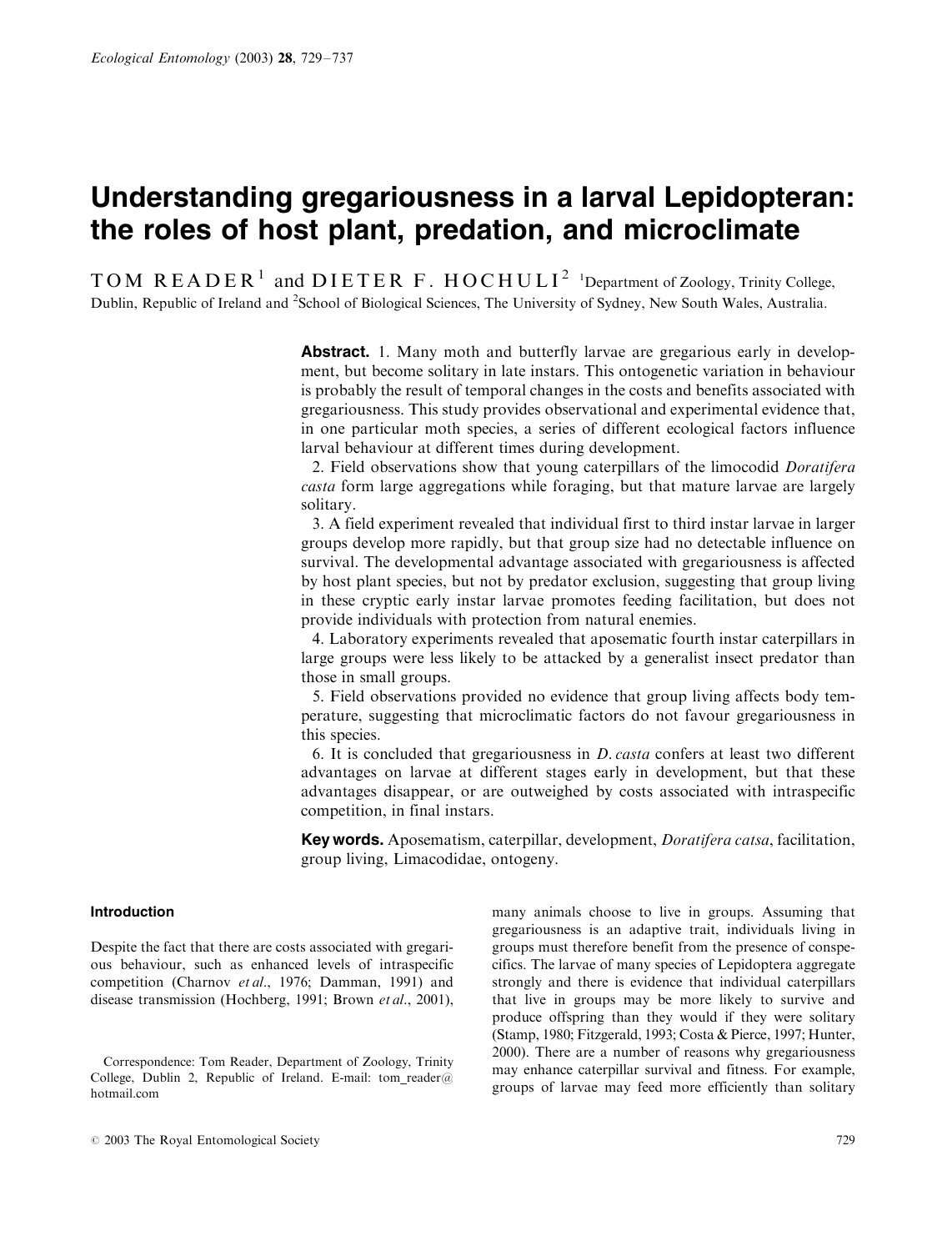larvae as a result of facilitation (Lawrence, 1990; Stamp & Bowers, 1990; Clark & Faeth, 1997; Denno & Benrey, 1997), they may be better defended against predation or parasitism (Lawrence, 1990; Vulinec, 1990; Denno & Benrey, 1997), or they may benefit from a modified local microclimate (Stamp & Bowers, 1990; Klok & Chown, 1999; Bryant et al., 2000). Although there is experimental evidence that each of these factors can individually affect the success of gregarious caterpillars, few studies have simultaneously considered the effects of host plant resistance, predation, and microclimate on a single species. As a consequence, uncertainty stills surrounds the relative importance of the different factors that favour group living in the Lepidoptera.

In the larval stage, the univoltine moth *Doratifera casta* Scott (Lepidoptera: Limacodidae) is a generalist herbivore that feeds on the leaves of eucalypts and related tree species of the family Myrtaceae (Common, 1990). Female D. casta lay eggs in large clutches on foliage in summer, and first to fifth instar caterpillars forage in groups that consist of up to several hundred individuals (Sutherland, 1997). As D. casta caterpillars mature, foraging groups decline in size, and in the final two instars (the sixth and seventh) the large  $(>4 \text{ cm})$ long) larvae are essentially solitary. Such transitions from gregarious to solitary behaviour are common in larval Lepidoptera (Fitzgerald, 1993), and may indicate shifts that occur during development in the balance of the costs and benefits of group living (Stamp, 1981), or the presence of ontogenetic constraints such as those related to body size (Hochuli, 2001).

In D. casta, two conspicuous developmental changes may be associated with temporal variation in optimal larval group size. Firstly, early instars (first to fourth) skeletonise host plant leaves, while later instars consume the entire leaf structure (they are leaf-snippers). It may be that small groups of young, skeletonising larvae are less successful while feeding on physically tough host leaves than large groups, but that the presence of conspecifics has little influence on the foraging success of larger, leaf-snipping larvae. Secondly, young *D. casta* caterpillars are a cryptic brown colour and apparently harmless, but from the third instar onwards individuals are aposematically coloured (with black with yellow markings) and possess stinging spines that produce an irritant chemical upon contact with human skin. Warning coloration and repellent defences are particularly common in gregarious insects, are frequently absent in early instars but present later in development (Booth, 1990), and may be prerequisites for the evolution of gregariousness (Sillén-Tullberg, 1988; Tullberg & Hunter, 1996). If aposematism enhances the benefits of gregariousness, the selective pressure on D. casta to live in groups might therefore be expected to be greater from the third instar onwards.

In this paper, the gregarious foraging behaviour of the larvae of D. casta is investigated. Firstly, variation during development in larval group size in a wild population of D. casta is described. Then, using data collected in the field and the laboratory, the influence of group size on the ability

of individuals of this species to overcome host plant defences, avoid predation, and regulate body temperature is examined. The results of the experiments and observations combine to provide a comprehensive picture of the temporally variable selective environment in which D. casta larvae forage.

## Methods

# Group size observations

Group size and larval instar were recorded in wild populations of D. casta in the summers of 2001 and 2002 in woodland at Middle Head in Sydney Harbour National Park, New South Wales (151°15'30"E, 33°49'45"S). Larvae were considered to be members of a group if they were touching, or within one body width of, at least one conspecific. Groups of first to third instar larvae were photographed using a digital camera, and the number of individuals was estimated from the resulting images using previously prepared calibration curves of group surface area versus number of individuals. Groups of older larvae were counted by eye in the field. Since it was not easy to distinguish between sixth and seventh instar larvae, data for these two age groups were combined. Data from the two years were pooled, and mean group size for each instar calculated.

#### Group size, survival, and development in the field

Interactions between larval gregariousness in D. casta, host plant defence, and predation were investigated in a replicated factorial field experiment conducted in January 2002 at the Middle Head field site. Because group size cannot be manipulated in early instars without causing excessive disturbance, larval group size was controlled by manipulating egg clutch size prior to hatching. Eggs laid in large clutches  $(>=200)$  on the leaves of *Angophora costata* Gaertner and Eucalyptus botryoides Smith were collected from the field site and divided using a scalpel into square blocks of standard size  $(5 \text{ mm} \times 5 \text{ mm})$ . Each block contained on average 45.1 intact eggs  $(n = 10, \text{SEM} = 1.22)$ . Blocks were assigned randomly to one of three group size treatments: small (one block per group), medium (four blocks  $= 180.4$  eggs), and large (12 blocks  $= 541.2$  eggs). These group sizes reflect clutch size variation in the wild.

Groups of eggs were assigned randomly to branches on one of two host plants (A. costata or E. botryoides) and to one of four predator treatments. The predator treatments were: control (no cage or other restrictions), tanglefoot [crawling insect predators excluded from the branch using Tree Tanglefoot Pest Barrier (The Tanglefoot Company, Grand Rapids, MI, U.S.A.)], vertebrates excluded [vertebrates excluded from the branch using a coarse (25 mm) cylindrical wire mesh cage  $(1 \text{ m } \log \times 0.4 \text{ m } \text{ diameter})$ and all predators excluded [all insect and vertebrate preda-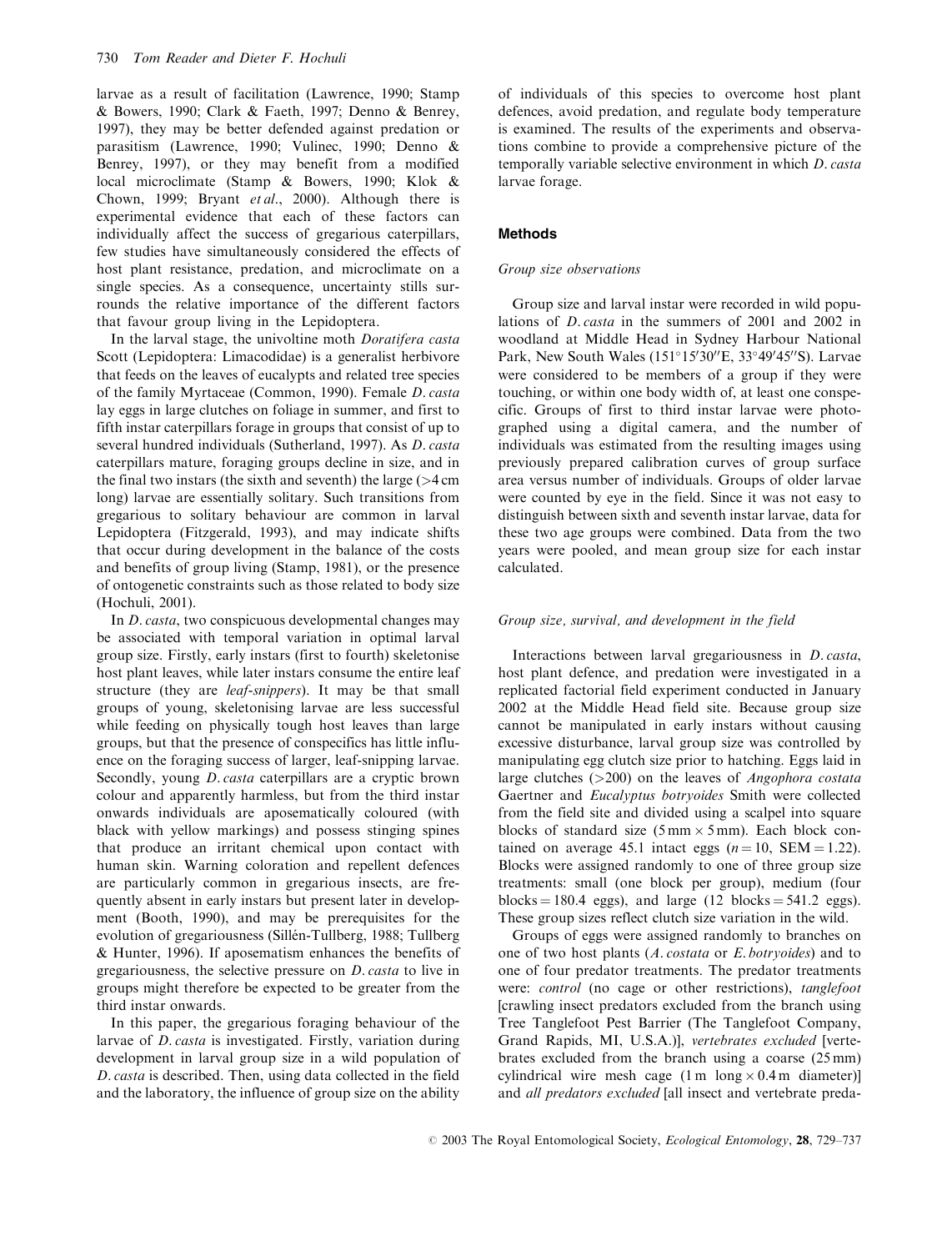tors excluded using a fine (1 mm) plastic mesh cage (dimensions as above)]. The plastic mesh used for caging was translucent and had no noticeable effects on plant growth during a 3-month period. Each possible combination of group size, host plant, and predator treatment was replicated three times, giving a total of 72 experimental groups of eggs. The blocks of eggs in each group were stapled together on a leaf on one (randomly chosen) of 72 haphazardly selected branches on one of 16 trees of each host species. Some trees were assigned more than one group, but no tree received more than three groups. All branches were inspected prior to the beginning of the experiment, and any predatory insects and non-experimental D. casta eggs or larvae were removed. Although the distribution of A. costata and E. botryoides at the field site overlapped considerably, it was not possible to completely randomise the positions of the trees of the two species with respect to each other. As a consequence, the host plant treatment may not have been completely independent of local spatial variation in soil, water, and light conditions.

Once assigned to a branch, groups of eggs were left to hatch in the field, which occurred one to three days after the beginning of the experiment. After 18 days, cages were removed and the number of larvae on each branch, and the developmental stage that they had reached, was recorded. The effects of group size, host plant species, and predator treatment, and all possible interactions between those factors, on the proportion of the larvae in each group surviving at the time of sampling, and their developmental state (the proportion of larvae that had reached at least the third instar) were analysed using general linear models with appropriate error structures. Model simplification by backward elimination and deletion testing were conducted according to protocols detailed in Crawley (2002).

# Group size and thermal ecology

In order to assess the effects of group size and position within a group on body temperature in *D. casta*, individuals in 30 groups of second instar larvae and 18 groups of third instar larvae were examined. Group size was estimated from digital photographs (as above). For each group of larvae visited, two sets of temperature readings were taken in immediate succession, and the averages of each pair of readings were used in analyses. Larval surface temperatures for three categories of caterpillar in each group sampled were measured; larvae on the edge of the group  $(T_{ext})$ , larvae in the centre of the group  $(T_{int})$ , and the nearest solitary larvae not associated with the group  $(T_{sol})$ . The surface temperature of the leaf upon which larvae were foraging  $(T_{\text{leaf}})$  was also recorded.

Leaf and larval surface temperatures were measured using a Type T surface probe (ECEFast Pty. Ltd, Sydney, Australia) attached to a hand held digital thermometer (COMARK Evolution N9001, Hertfordshire, U.K.). The flat,  $3 \times 3$  mm tip of the probe was gently pressed onto the back of the larva, or the surface of the leaf. Temperature

readings were made between 10.00 and 13.00 hours on fine days during the summer of 2000 at the Middle Head field site. Ambient air temperatures, which were recorded throughout sampling, ranged from  $23^{\circ}$ C to  $36^{\circ}$ C and were not significantly different from  $T_{\text{leaf}}$  (results not shown).

The temperature data were analysed in three ways. Firstly, any gross effects of D. casta physiology or behaviour on body temperature were sought by comparing temperature measurements for the three categories of larva with each other and with  $T_{\text{leaf}}$ . Secondly, regressions of body temperature on  $T_{\text{leaf}}$  for each category of larva were examined. If D. casta is a thermal conformer, the intercept and slope of such regressions should not be significantly different from 0 and 1 respectively (see Bryant et al., 1997 and references therein). Finally, the significance of the relationship between group size and the difference between body temperature of larvae within groups and  $T_{\text{leaf}}$  was assessed.

#### Group size and predator choice

Since warning coloration and repellent defences are most evident in late instar *D. casta* larvae, it was suspected that the effects of group size on predation rates would be strongest in older larvae; however, field experiments like that described above were unfeasible with older larvae because, from the fourth instar onwards, they become very mobile, consume prodigious amounts of leaf material and are thus difficult to maintain in field cages. As an alternative to field experiments, laboratory choice tests were conducted to establish whether the behaviour of a typical generalist insect predator, Pristhesancus plagipennis Stäl (Hemiptera: Reduviidae), was affected by larval gregariousness. Although little is known about the predators of D. casta in the wild, P. plagipennis is a native of eastern Australia that is a voracious generalist predator of lepidopteran larvae. Indeed, it has been used to control pest populations of caterpillars on crops (Grundy & Maelzer, 2000). Furthermore, this species happily consumes *D. casta* in the laboratory: captive P. plagipennis nymphs introduced to D. casta larvae locate their prey rapidly, apparently by sight, before impaling them with the rostrum, sucking out the body contents, and discarding the empty exoskeleton.

Two experiments were conducted with P. plagipennis and D. casta. Pristhesancus plagipennis nymphs were supplied by Pisces Enterprises, Brisbane, Australia. Firstly, P. plagipennis was offered a choice of D. casta larvae in different sized groups. Three fourth instar P. plagipennis nymphs were placed in each of 11 cylindrical, clear plastic arenas (40 cm high  $\times$  20 cm diameter) that contained one group of fourth instar D. casta larvae from each of three size categories. Small (five larvae), medium (10 larvae), and large (25 larvae) groups of D. casta larvae were created by removing individuals from randomly selected large groups (>30 larvae) on leaves of A. costata collected from the wild. Each arena contained a cutting of A. costata to which leaves carrying groups of larvae were stapled. Pristhesancus plagipennis was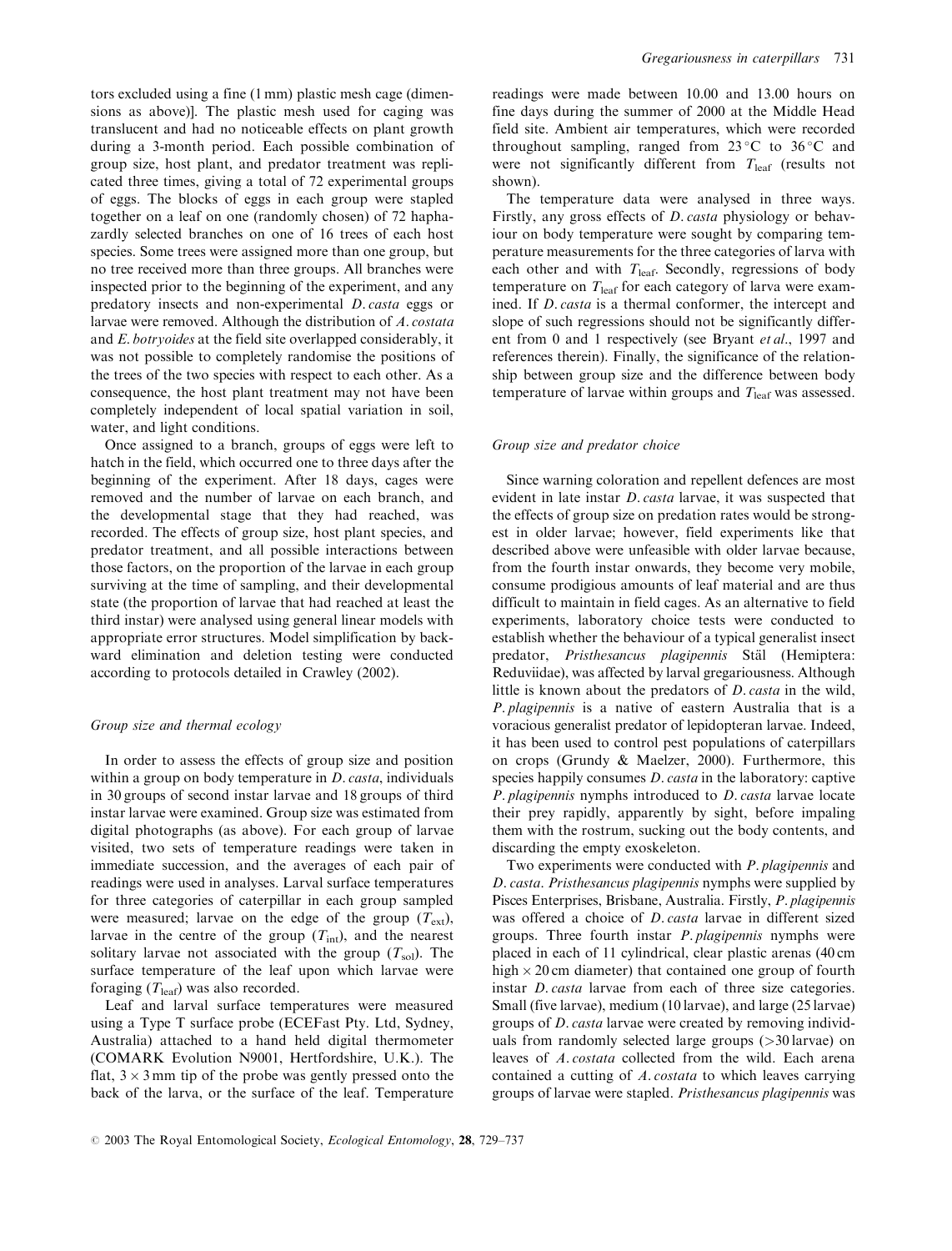allowed to attack and consume D. casta larvae for 36 h, at which point the number of larvae surviving in each group was assessed. Groups of three predators were used in each arena in order to increase the number of prey consumed during the experiment, the duration (36 h) of which was constrained by the time for which plant material could be kept fresh in laboratory conditions.

In a second experiment, P. plagipennis nymphs were given no choice as to the prey group sizes upon which they could feed. Three fourth instar P. plagipennis nymphs were placed in each of 21 arenas (as above), each of which contained 30 D. casta larvae. In seven of these arenas (selected at random), the larvae were introduced as a single group. Of the 14 remaining arenas, half contained five groups of six larvae and half contained 10 groups of two larvae. Groups were created as above. After 36 h, surviving larvae were again counted.

# Results

#### Group size observations

Early instar D. casta caterpillars in the populations surveyed typically formed large groups of more than 100 individuals (Fig. 1). Group size declined dramatically as caterpillars aged, and after the fifth instar, the majority (54.1%) were found foraging as solitary individuals.

## Group size, survival, and development in the field

Larvae of *D. casta* suffered high levels of mortality (52.3% overall) during the 18 days for which the field experiment ran. The results show that levels of survival were affected strongly by host plant species (GLM with quasi-binomial errors:  $F_{1,67} = 18.236$ ,  $P < 0.001$ ), with larvae being much more successful feeding on E. botryoides (62% survival) than they were on A. costata (37% survival).



Fig. 1. Results of a field survey recording average larval group size in Doratifera casta at first (5), second (38), third (32), forth (36), fifth (179), and sixth/seventh (218) instars (number of groups sampled in each instar is given in parentheses).



Fig. 2. The effect of predator exclusion treatments on the survival of early instar Doratifera casta larvae. Lower case letters indicate results of post hoc Tukey comparisons between group means. Columns that do not share a letter are significantly different  $(P < 0.05)$ .

The predator treatment also significantly affected survival (GLM with quasi-binomial errors:  $F_{3.67} = 5.337$ ,  $P = 0.002$ ; Fig. 2). Overall, larval survival was greatest in the cages that excluded all vertebrate and invertebrate predators, but only the difference between this treatment and the tanglefoot treatment was statistically significant.

Initial group size had no effect on the survival of larvae  $(F_{2,65} = 0.501, P = 0.608)$ , and there were no significant interactions between group size and the other experimental factors. This could be a consequence of the fact that it was difficult to maintain group size manipulations over time. During the course of the experiment, initial groups of hatchling larvae gradually fragmented. By the time sampling took place, although the total number of larvae on an experimental branch was strongly dependent on initial group size (ANOVA:  $F_{2,60} = 27.97$ ,  $P < 0.001$ ), the average size of the group fragments remaining was not significantly different between initial group size treatments (ANOVA:  $F_{2,254} = 0.465, P = 0.628.$ 



Fig. 3. The effect of host plant species and group size on the development rates of early instar Doratifera casta larvae.

 $© 2003$  The Royal Entomological Society, *Ecological Entomology*, 28, 729–737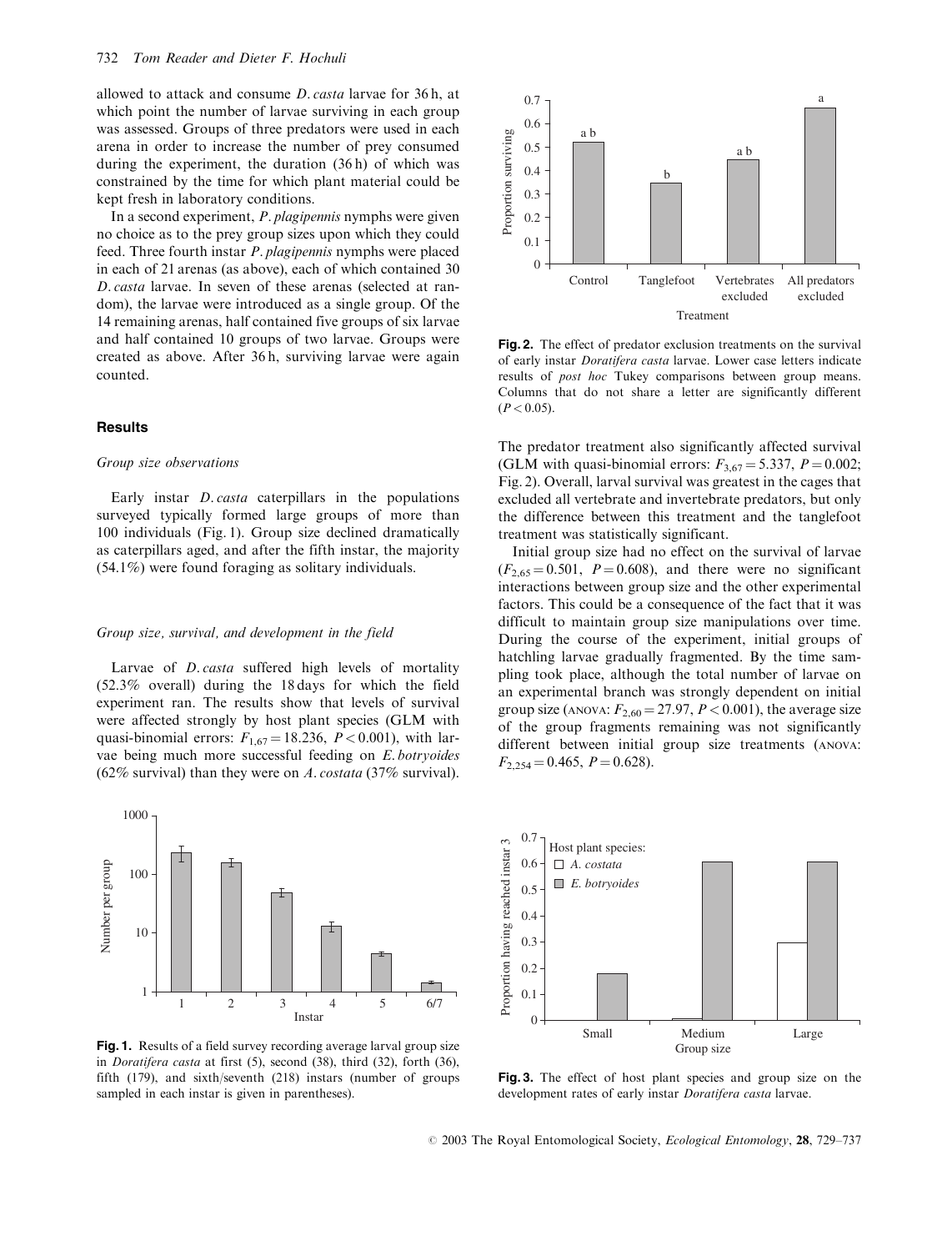| Instar   | <b>Statistic</b> | $T_{\text{int}}$ vs $T_{\text{leaf}}$ | $T_{\text{ext}}$ vs $T_{\text{leaf}}$ | $T_{\rm sol}$ vs $T_{\rm leaf}$ | $T_{\text{int}}$ vs $T_{\text{sol}}$ | $T_{\rm ext}$ vs $T_{\rm sol}$ | $T_{\text{int}}$ vs $T_{\text{ext}}$ |
|----------|------------------|---------------------------------------|---------------------------------------|---------------------------------|--------------------------------------|--------------------------------|--------------------------------------|
| Second   | $\overline{P}$   | 0.693                                 | $-0.482$                              | $-1.328$                        | . 497                                | 0.902                          | 1.281                                |
| $(n=30)$ |                  | 0.494                                 | 0.634                                 | 0.195                           | 0.145                                | 0.375                          | 0.201                                |
| Third    |                  | $-0.621$                              | $-0.727$                              | $-0.659$                        | 0.387                                | 0.222                          | 0.338                                |
| $(n=18)$ |                  | 0.542                                 | 0.477                                 | 0.519                           | 0.704                                | 0.827                          | 0.740                                |

**Table 1.** The results of paired t-tests comparing measurements of surface body temperature from *Doratifera casta* larvae on the interior  $(T_{\text{int}})$ and exterior  $(T_{ext})$  of groups and solitary larvae  $(T_{sol})$ .

When experimental branches were examined, most larvae surviving (93.2%) had reached either the second or third instar. Rates of development were significantly affected by host plant and group size treatments (Fig. 3). Larvae feeding on E. botryoides were much more likely to have reached at least the third instar than those feeding on A. costata (GLM with quasi-binomial errors:  $F_{1,59} = 23.971$ ,  $P < 0.001$ ), and larvae in large groups developed more rapidly than those in small groups (GLM with quasibinomial errors:  $F_{2,59} = 4.741$ ,  $P = 0.012$ ). There was a significant interaction between host plant species and group size (GLM with quasi-binomial errors:  $F_{2,57} = 6.136$ ,  $P = 0.004$ , with the host plant effect being most noticeable in medium-sized groups of larvae. There was no significant effect of predator treatment on development (GLM with quasi-binomial errors:  $F_{3,54} = 1.420$ ,  $P = 0.247$ .

#### Group size and thermal ecology

There were no significant differences between the surface body temperatures of solitary and gregarious D. casta larvae and ambient temperatures in either the second or third instar, and the position of larvae within groups had no significant effect on body temperature (Table 1). The intercepts of the regressions of larval body temperature on ambient temperature were not significantly different from 0 in gregarious or solitary second or third instar larvae, and slopes were not significantly different from 1 (Table 2 and Fig. 4). Group size did not have a significant effect on the difference between larval body temperature  $(T_{\text{int}})$  and ambient temperature  $(T_{\text{leaf}})$  in either the second (linear regression:  $n = 22$ ,  $r^2 = 0.15$ ,  $P = 0.111$ ) or third instar (linear regression:  $n = 18$ ,  $r^2 = 0.05$ ,  $P = 0.366$ ).

## Group size and predator choice

Pristhesancus plagipennis readily attacked and consumed D. casta during choice and no-choice experiments. When given a choice, P. plagipennis ate significantly more D. casta individuals from small groups than from large groups (GLM with quasi-binomial errors:  $F_{2,30} = 4.509$ ,  $P = 0.019$ ; Fig. 5). When no choice was available, the pattern was the same. Individuals in smaller groups of prey were more likely to be attacked and consumed by P. plagi*pennis* than those in larger groups (ANOVA:  $F_{2,18} = 7.614$ ,  $P = 0.004$ ; Fig. 6).

# Discussion

First to fifth instar *D. casta* larvae are conspicuously gregarious. The aggregation of newly hatched larvae could simply be a consequence of the fact that eggs are laid in large batches, with apparently gregarious behaviour being a by-product of the selective pressures acting on the clutchlaying behaviour of adult females (see Stamp, 1980; Courtney, 1984); however, *D. casta* larvae forage in groups throughout the early stages of development. During this time, since larvae regularly move from leaf to leaf in search of new food, there are ample opportunities for individuals to leave groups, or at least not to re-form them. Furthermore, early instar individuals separated artificially from groups are known to search actively for and join foraging conspecifics (Sutherland, 1997). Gregarious behaviour in early instar *D. casta* larvae is thus very likely to have adaptive significance.

**Table 2.** The results of regressions of the surface body temperature of *Doratifera casta* larvae on the interior ( $T_{int}$ ) and exterior ( $T_{ext}$ ) of groups, and solitary larvae ( $T_{\rm sol}$ ), on the ambient temperature ( $T_{\rm leaf}$ ). Figures in parentheses indicate standard error. In all cases,  $r^2 > 87\%$  and  $P < 0.001$ .

| Instar             | $T_{\text{int}}$ VS $T_{\text{leaf}}$ |               | $T_{\rm ext}$ vs $T_{\rm leaf}$ |               | $T_{\rm sol}$ vs $T_{\rm leaf}$ |               |
|--------------------|---------------------------------------|---------------|---------------------------------|---------------|---------------------------------|---------------|
|                    | Slope                                 | Intercept     | Slope                           | Intercept     | Slope                           | Intercept     |
| Second<br>$(n=30)$ | 1.01(0.04)                            | $-0.53(1.07)$ | 1.07(0.05)                      | $-2.10(1.35)$ | 1.09(0.10)                      | $-2.85(3.21)$ |
| Third<br>$(n=18)$  | 0.97(0.06)                            | 0.91(1.88)    | 0.93(0.07)                      | 1.93(2.06)    | 0.88(0.15)                      | 3.27(4.83)    |

 $\odot$  2003 The Royal Entomological Society, *Ecological Entomology*, 28, 729–737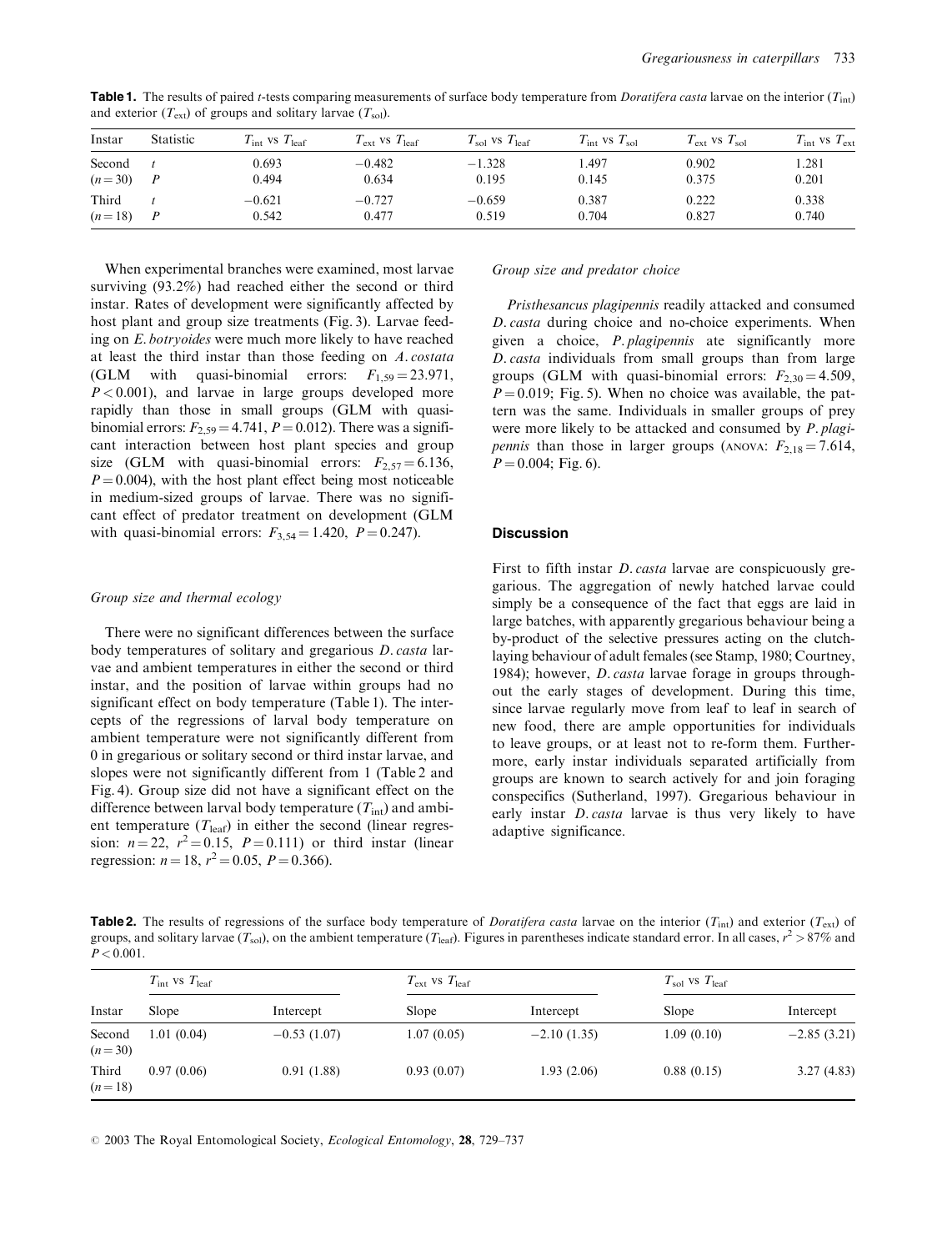

Fig. 4. A typical example of the relationship between ambient temperature  $(T_{\text{leaf}})$  and the surface body temperature of *Doratifera* casta larvae. In this case, data shown are for second instar larvae from the interior of groups  $(T_{int})$ . The dotted line is the expected relationship for thermal conformers  $(y = x)$ .

#### Gregariousness and development

The results of this study show that there are at least two ways in which individual *D. casta* larvae benefit from foraging gregariously. Firstly, young larvae in large groups develop more rapidly. Group size is likely to affect a number of biotic and abiotic factors that will in turn influence caterpillar development. Several studies in which it has been shown that individuals in larger groups grow more rapidly have concluded that this is probably because facilitation by



Fig. 5. The effect of prey group size on levels of predation by Pristhesancus plagipennis on fourth instar Doratifera casta larvae in a choice experiment. Lower case letters indicate results of post hoc Tukey comparisons between group means. Columns that do not share a letter are significantly different ( $P < 0.05$ ).



Fig. 6. The effect of prey group size on levels of predation by P. plagipennis on fourth instar Doratifera casta larvae in a no-choice experiment. Error bars represent  $\pm 1$  SEM. Lower case letters indicate results of post hoc Tukey comparisons between group means. Columns that do not share a letter are significantly different ( $P < 0.05$ ).

conspecifics raises food consumption rates (Lawrence, 1990; Stamp & Bowers, 1990; Denno & Benrey, 1997). In some cases, such a conclusion has been justified by data that show how the benefits of gregariousness are reduced when larvae feed on host plant tissues that are of higher quality or easier to consume (Tsubaki, 1981; Lawrence, 1990). The results presented here appear to provide further support for the facilitation hypothesis, since there was a significant interaction between host plant species and group size in the field experiment (Fig. 3). The benefits of gregariousness were most marked at low group sizes when D. casta larvae were feeding on a high quality host  $(E.$  botryoides), but were only detected at high group sizes on a lower quality host (A. costata).

Facilitation is not the only possible explanation for the significant interaction between group size and host plant species in the field experiment. Larval development rates may have been affected by properties of the host plants other than leaf toughness or palatability. For example, perhaps larvae in small groups on the poorer host plant species were more *restless* and spent more time searching for conspecifics to feed alongside. Alternatively, the result could be connected with the fact that mortality was higher on A. costata, and that group size would therefore have been reduced on this host during the course of the experiment. Finally, the interaction may have a non-biological explanation. The data collected on larval development were categorical (larvae either had or had not reached the third instar), but maturation is in reality a continuous process. A linear relationship between a continuous measure of maturity and group size, with a similar slope but different intercepts for larvae feeding on each of the two host plants, could still lead to a significant interaction in analysis of variance if data were categorised. Ultimately, experimental manipulation of host plant properties would be required in order to clarify the role of facilitation in this study system.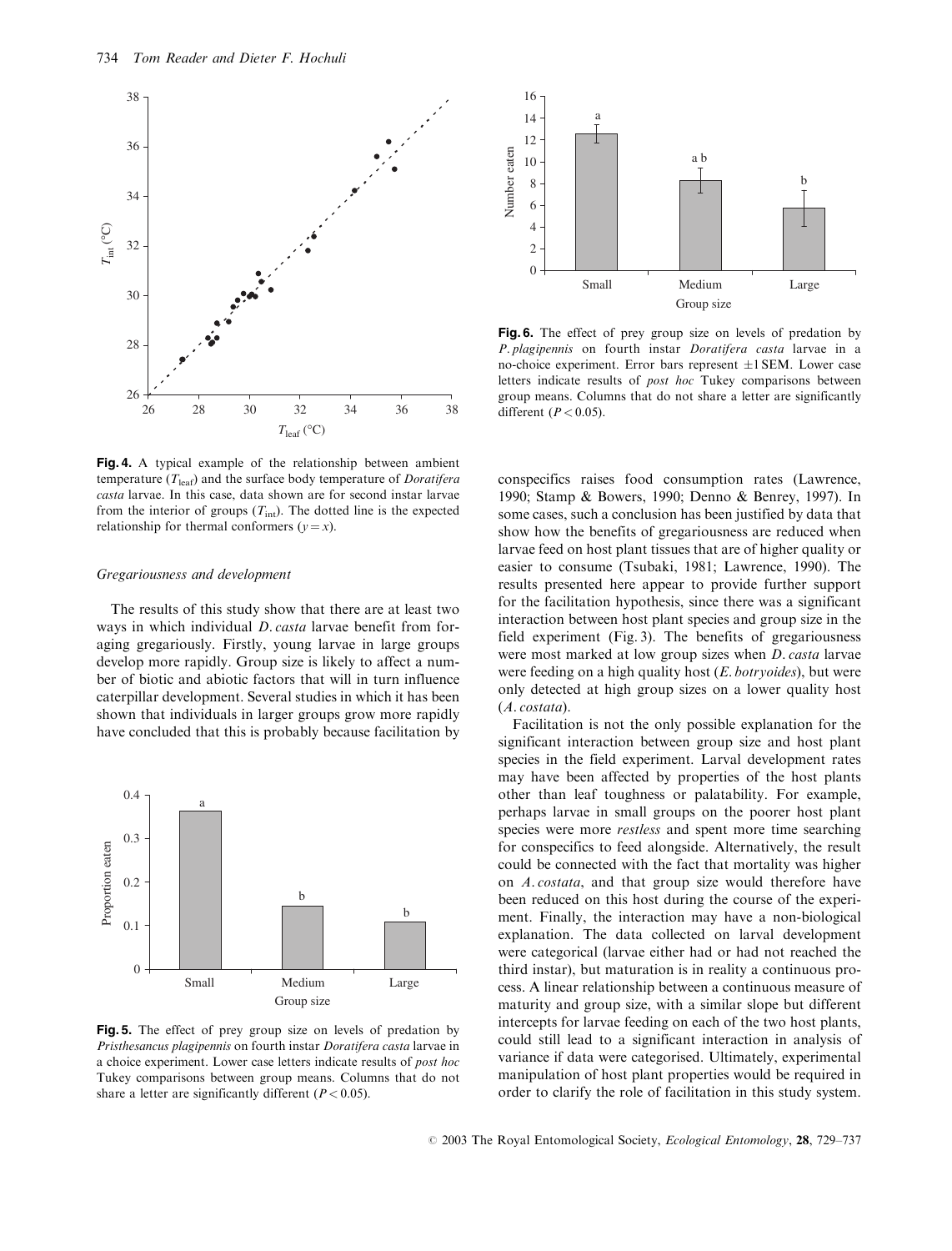The expectation is, however, that gregariousness does enhance the feeding efficiency of *D. casta* in the field, since laboratory experiments have shown that solitary larvae find it very difficult to initiate a feeding site in comparison with individuals in groups (Sutherland, 1997).

It has been suggested that caterpillars in large groups grow faster because of the effects that the presence of conspecifics has on local microclimate. Larvae in dense aggregations have been shown to benefit from increased temperatures and humidity (Joos et al., 1988; Klok & Chown, 1999), and in some lepidopteran species microclimatic factors are thought to have been important in driving the evolution of complex forms of social behaviour such as tent building (Knapp & Casey, 1986; Joos et al., 1988); however, the results of this study show that D. casta larvae do not experience a thermal advantage when foraging in groups in the wild. Indeed, since body temperatures closely track ambient temperatures, it appears that D. casta larvae are strict thermal conformers. In addition, D. casta does not roll leaves or build tents, and does not appear to perform any obvious form of basking behaviour. Being active in the warm and humid conditions of Sydney in summer, there is perhaps little incentive to D. casta to indulge in the kinds of social behaviour that produce modifications of local microclimate in many temperate-zone species of Lepidoptera. While temperature regulation may have played an important role in the evolution and maintenance of gregariousness in regions of the world where ambient temperatures are typically well below the optimum for caterpillar growth and development, microclimatic factors are unlikely to provide a strong selective advantage to group living in species found nearer the equator (Bryant et al., 1997).

It is conceivable that gregarious behaviour enhances rates of development in caterpillars because it increases the amount of time available for foraging and reduces the amount of energy spent performing predator avoidance behaviour. At any one time, some individuals might engage the enemy with head shaking, chemical excretion etc., leaving others free to feed. If D. casta benefits from such an effect, gregariousness should only enhance development in the presence of natural enemies. The results of the field experiment show that this is not the case, since there was no significant interaction between the group size effect on development rates and the predator exclusion treatment.

## Gregariousness and survival

Various attempts have been made to understand how gregariousness in larval Lepidoptera may affect levels of predation and parasitism in the field. While some studies have found that individuals in groups are less susceptible to attacks by natural enemies (Vulinec, 1990), others, like this one, have found no pattern (Le Masurier, 1994; Denno & Benrey, 1997; Fordyce & Agrawal, 2001), and some have found that gregariousness actually enhances

rates of attack (Stamp, 1981; Cappuccino et al., 1995). The inconclusive nature of these results is probably a consequence of intrinsic differences between species, as well as differences between studies in experimental design. Caterpillars of species like D. casta are mobile animals, with groups continually moving, coalescing, and fragmenting, especially in the later stages of development, and as a result experimental field studies in which group size is manipulated will always be limited in their ability to address the question of the effect of gregariousness on predation and parasitism.

Laboratory experiments perhaps offer a better opportunity to investigate the ways in which natural enemies influence foraging behaviour in the Lepidoptera. The experiments with P. plagipennis show that this predator has a marked tendency to avoid *D. casta* caterpillars in large groups. Although P. plagipennis is a representative generalist predator whose impact on wild prey populations remains unknown, the results clearly demonstrate the potential for group living to benefit D. casta caterpillars by reducing mortality. Together with reports documenting the response of generalist vespid (Stamp & Bowers, 1988) and vertebrate predators (Sillén-Tullberg, 1990; Hatle & Salazar, 2001) to aggregations of insect prey, these data suggest a general trend: gregariousness is advantageous to aposematic insects because it reduces rates of attack by a variety of natural enemies. There is experimental evidence that groups of insects with warning colours more effectively convey an aposematic signal to potential predators than solitary individuals (Gamberale & Tullberg, 1998; Hatle & Salazar, 2001), and it has been postulated that gregariousness can only evolve in the presence of the selective advantages that are associated with aposematism (Sillén-Tullberg, 1988; Tullberg & Hunter, 1996). The fourth instar D. casta larvae that were fed to P. plagipennis were brightly coloured and armed with an irritant sting, and it is quite possible that the generalist insect predator avoided large groups of prey because of a strong aposematic signal. Although little is known about the ability of insect predators to respond to warning coloration in other invertebrates, some insects are certainly capable of learning to avoid noxious prey on the basis of prior experience (e.g. Traugott & Stamp, 1996). In the context of this study, it would be interesting to examine the behaviour of P. plagipennis nymphs towards smaller, cryptic D. casta larvae. If choice experiments showed that P. plagipennis only responds to gregariousness in the presence of aposematic coloration, this might help to provide an explanation for the failure here to find an interaction between group size and survival in the field experiment.

There are ways in which group size in *D. casta* may influence predator behaviour that do not involve aposematic coloration. When disturbed, groups of D. casta larvae sometimes rear up and move their heads from side to side in unison in a manner that is presumably off-putting to predators or parasitoids. Such head-shaking behaviour may be more effective at deterring the attacks of natural enemies in larger groups of larvae (Cornell et al., 1987). Alternatively,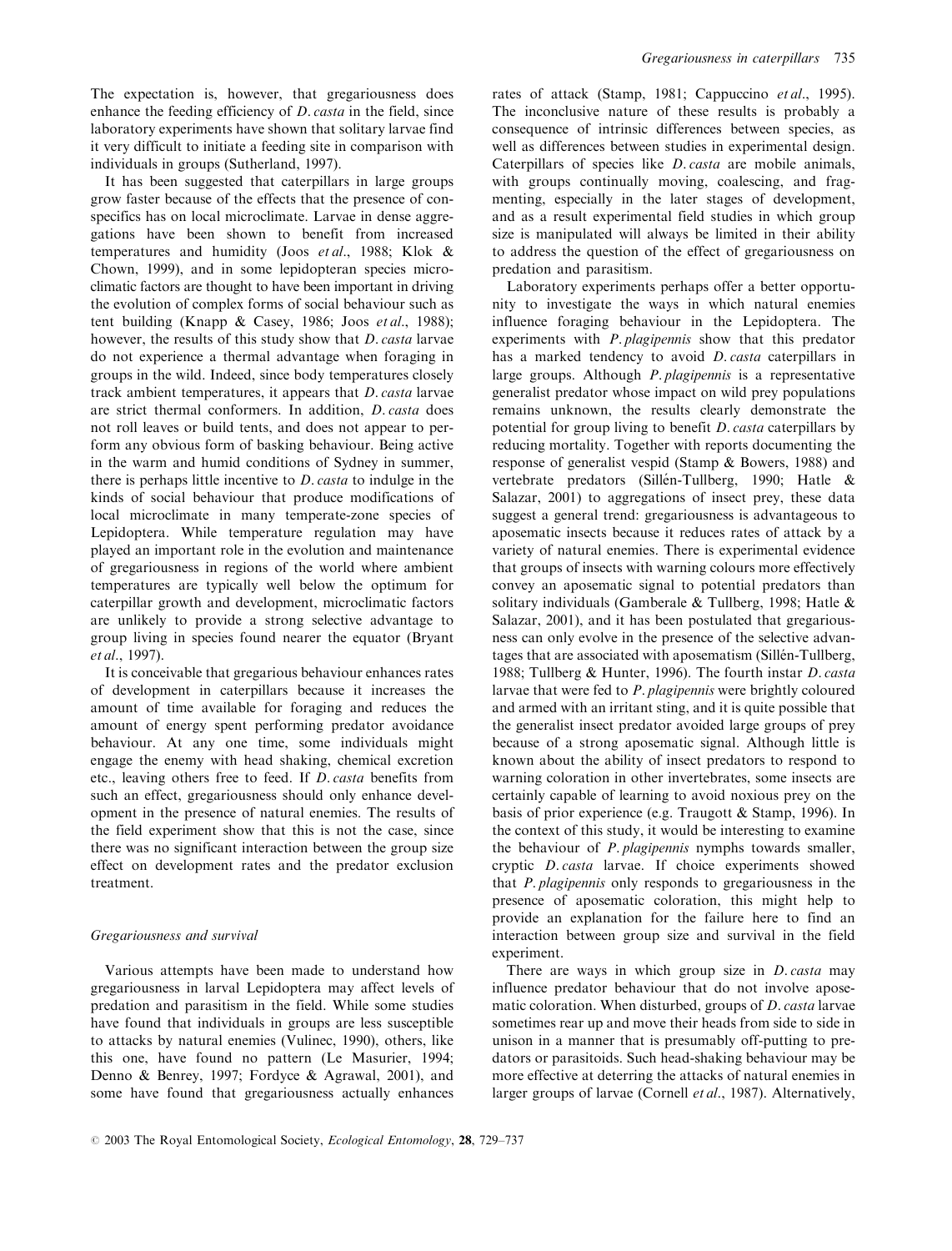perhaps predators such as P. plagipennis mistakenly perceive a tightly packed group of D. casta larvae as a single prey individual. In such a case, larger groups of prey would be more likely to escape predation on the grounds that they were too large to attack.

#### Solitary behaviour in late instar caterpillars

Since the progress of specific groups of larvae over time was not followed here, it is was not possible to assess to what extent the developmental decline in group size that was observed (Fig. 1) was a product of the fragmentation of groups, and to what extent it was simply a consequence of mortality during development. However, anecdotal evidence that fragmentation does indeed happen in the fifth to seventh instars is strong. In early summer, a small number of leaves on affected host plants hold tightly packed groups of sessile first to third instar larvae, but, by the end of the season, the leaves of the same infested trees are covered with active fifth to seventh instar larvae, either in small diffuse groups or foraging on their own. The transition to the solitary way of life is likely to be a consequence of a rapid increase in the severity of intraspecific competition for food as the caterpillars approach maturity. It was found that late instar larvae kept in the laboratory consumed prodigious amounts of food (a single larva typically consuming many leaves per day), and towards the end of the season affected host plants at the field site were suddenly and almost completely defoliated. In these circumstances, any advantages associated with gregariousness will be outweighed by the need to search for unexploited patches of food.

# **Conclusions**

It is becoming increasingly apparent that no single factor is alone responsible for the evolution and maintenance of gregarious foraging behaviour in the Lepidoptera (Clark & Faeth, 1997). This study, and other similar ones in which the benefits of group living have been assessed experimentally in the field, have shown that early instar caterpillars in large groups do not gain significantly from the presence of conspecifics in terms of survival (Denno & Benrey, 1997; Fordyce & Agrawal, 2001). Instead, it seems that gregariousness is advantageous because individuals in groups are able to develop more rapidly, probably as a consequence of the effects of facilitation. This study has also shown that later in development, gregariousness is a strategy that can help protect aposematic caterpillars from predation, indicating that the selective pressures acting on older larvae are probably different from those acting on cryptic early instars. In the latest developmental stages of the species that was studied here, caterpillars become solitary, and this behavioural switch almost certainly indicates a further change in the balance of the costs and benefits associated with gregariousness. On the basis of the findings

of this study, and evidence presented elsewhere, it is concluded that it is impossible to understand the reasons why group living is such a successful strategy in insects without taking account of ontogenetic variation in the selective environment with which individuals are presented. A suite of different factors, some more important at each developmental stage, some more trivial, make group living in young and older caterpillars, and clutch laying by adults, advantageous.

#### Acknowledgements

We thank the members of the Hochuli lab for their advice and support, and Kylie McClelland for assistance in the field. We are grateful to Pisces Enterprises for the supply, free of charge, of 'thug bugs' (P. plagipennis nymphs). Two anonymous referees provided useful comments on the manuscript. T. R. was funded by a Banks Alecto travelling fellowship from the Royal Society and D. F. H. is supported by the Australian Research Council.

# **References**

- Booth, C.L. (1990) Evolutionary significance of ontogenic colour change in animals. Biological Journal of the Linnean Society, 40, 125–163.
- Brown, C.R., Komar, N., Quick, S.B., Sethi, R.A., Panella, N.A., Bomberger Brown, M. & Pfeffer, M. (2001) Arbovirus infection increases with group size. Proceedings of the Royal Society of London, Series B. Biological Sciences, 268, 1833–1840.
- Bryant, S.R., Thomas, C.D. & Bale, J.S. (1997) Nettle-feeding nymphalid butterflies: temperature, development, and distribution. Ecological Entomology, 22, 390–398.
- Bryant, S.R., Thomas, C.D. & Bale, J.S. (2000) Thermal ecology of gregarious and solitary nettle-feeding nymphalid butterfly larvae. Oecologia, 122, 1-10.
- Cappuccino, N., Damman, H. & Dubuc, J. (1995) Spatial behavior and temporal dynamics of outbreak and nonoutbreak species. Population Dynamics: New Approaches and Synthesis (ed. by N. Cappuccino and P. W. Price), pp. 65–83. Academic Press, San Diego, California.
- Charnov, E.L., Orians, G.H. & Hyatt, K. (1976) Ecological implications of resource depression. American Naturalist, 110, 247–259.
- Clark, B.R. & Faeth, S.H. (1997) The consequences of larval aggregation in the butterfly Chlosyne lacinia. Ecological Entomology, 22, 408–415.
- Common, I.F.B. (1990) Moths of Australia. Melbourne University Press, Melbourne.
- Cornell, J.C., Stamp, N.E. & Bowers, M.D. (1987) Developmental change in aggregation, defense, and escape behavior of buckmoth caterpillars, Hemileuca lucina (Saturniidae). Behavioral Ecology and Sociobiology, 20, 383–388.
- Costa, J.T. & Pierce, N.E. (1997) Social evolution in the Lepidoptera: ecological context and communication in larval societies. The Evolution of Social Behaviour in Insects and Arachnids (ed. by J. C. Choe and B. J. Crespi), pp. 407–442. Cambridge University Press, Cambridge.